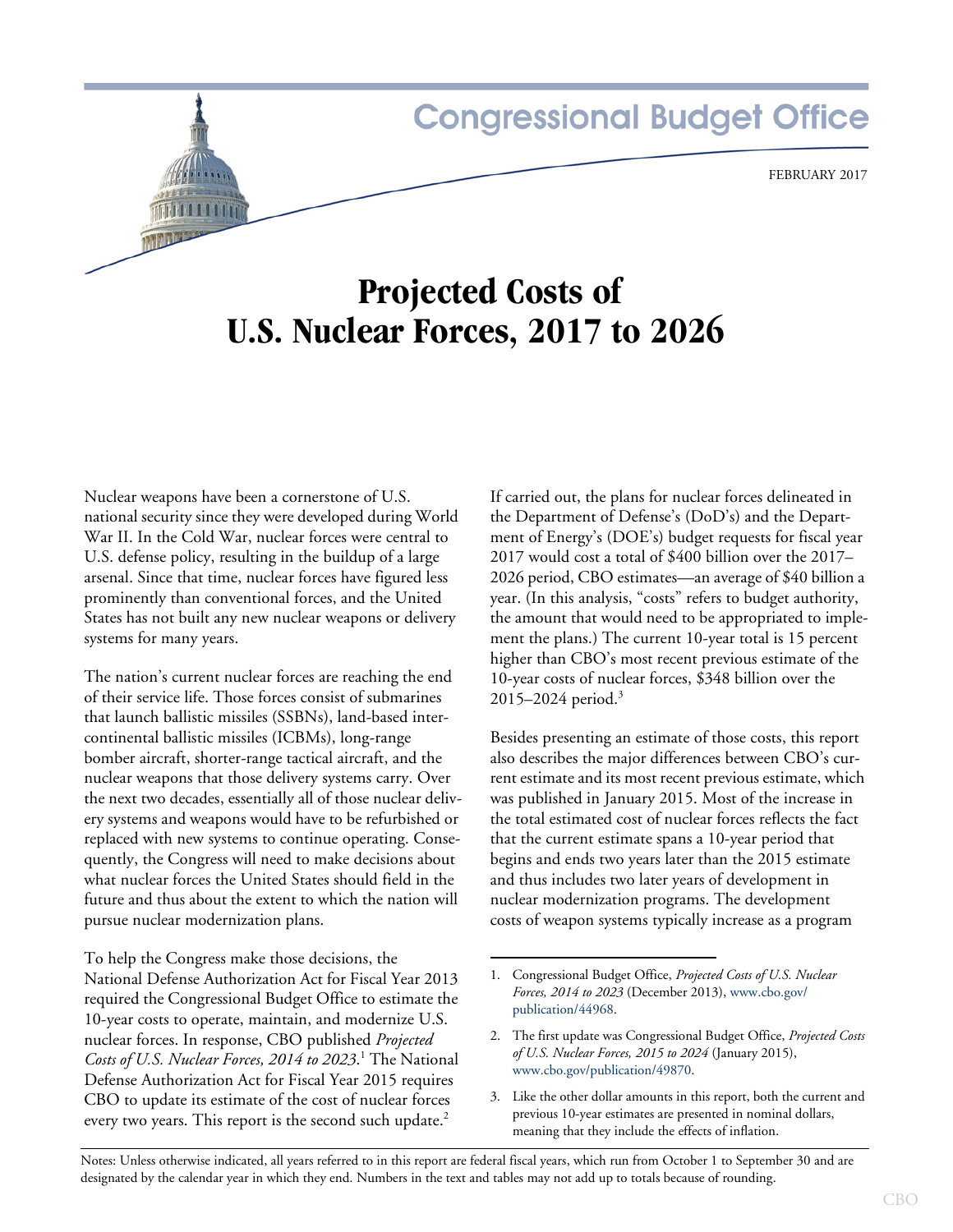proceeds, which means that the current estimate replaces two lower-cost years with two higher-cost years.

The current estimate also includes the initial years of purchases in some programs that were not covered by the previous estimate, further raising costs in the 2017–2026 period relative to the 2015–2024 period. In addition, in the two years since CBO's earlier estimate, the modernization plans for some nuclear systems have become better defined, leading to higher cost projections for some programs and lower projections for others.

# **CBO's Projections of the Costs of U.S. Nuclear Forces Through 2026**

Over the 2017–2026 period, the plans for nuclear forces specified in DoD's and DOE's 2017 budget requests would cost a total of \$400 billion, CBO estimates (see [Table 1](#page-2-0)). Of that amount, CBO projects that \$344 billion would be allocated by the two departments as follows (excluding any cost growth beyond the planned funding levels):

- \$189 billion for strategic nuclear delivery systems and weapons, which includes DoD's funding for strategic nuclear delivery systems (the three types of systems that can deliver long-range nuclear weapons—SSBNs, ICBMs, and long-range bombers), DOE's funding for activities related to the specific warheads used by those systems, and DOE's funding for the nuclear reactors that power SSBNs;
- \$9 billion for tactical nuclear delivery systems and weapons, which includes DoD's funding for tactical aircraft that can deliver nuclear weapons over shorter ranges and DOE's funding for activities related to the warheads that those aircraft carry;
- \$87 billion for DOE's nuclear weapons laboratories and their supporting activities, which consists of funding for activities at nuclear weapons laboratories and production facilities that are not attributable directly to a specific type of warhead but that are related to maintaining current and future stockpiles of nuclear weapons; and
- \$58 billion for DoD's command, control, communications, and early-warning systems that

allow operators to communicate with nuclear forces, issue commands that control their use, and detect incoming attacks or rule out false alarms.

Projected annual budgets for all of those programs together rise steadily over the next decade, CBO estimates, increasing by roughly 60 percent between 2017 and  $2026<sup>4</sup>$ 

The remaining \$56 billion of the \$400 billion 10-year total represents CBO's estimate of additional costs that would be incurred over the 2017–2026 period if the costs for those nuclear programs exceeded planned amounts at roughly the same rates that costs for similar programs have grown in the past.

Nuclear forces account for roughly 6 percent of the total 10-year costs of the plans for national defense outlined last year in the departments' 2017 budget requests, CBO estimates.<sup>5</sup> On an annual basis, that percentage is projected to rise from 5 percent in 2017 to slightly less than 7 percent in 2026.

Besides the costs directly attributable to fielding nuclear forces, some published estimates of the total costs of nuclear weapons account for the costs of several related activities. Examples include the costs of addressing the nuclear legacy of the Cold War (such as dismantling retired nuclear weapons and cleaning up environmental contamination from past activities at nuclear facilities); the costs of reducing the threat from other countries' nuclear weapons (including U.S. efforts to halt proliferation, comply with arms control treaties, and verify other countries' compliance with treaties); and the costs of developing and maintaining active defenses against other countries' nuclear weapons (primarily ballistic missiles). CBO has not updated its 2013 estimate of those costs, so such costs are not included in this report.

<sup>4.</sup> For more details about annual costs, see the supplemental data posted with this report at [www.cbo.gov/publication/52401](http://www.cbo.gov/publication/52401).

<sup>5.</sup> The estimated costs of the most recent plans for national defense are based on CBO's analysis of information in Table 1-11 of Department of Defense, Office of the Under Secretary of Defense (Comptroller), *National Defense Budget Estimates for FY 2017* (March 2016), p. 18,<http://tinyurl.com/hhvgdz7>(PDF, 10.5 MB).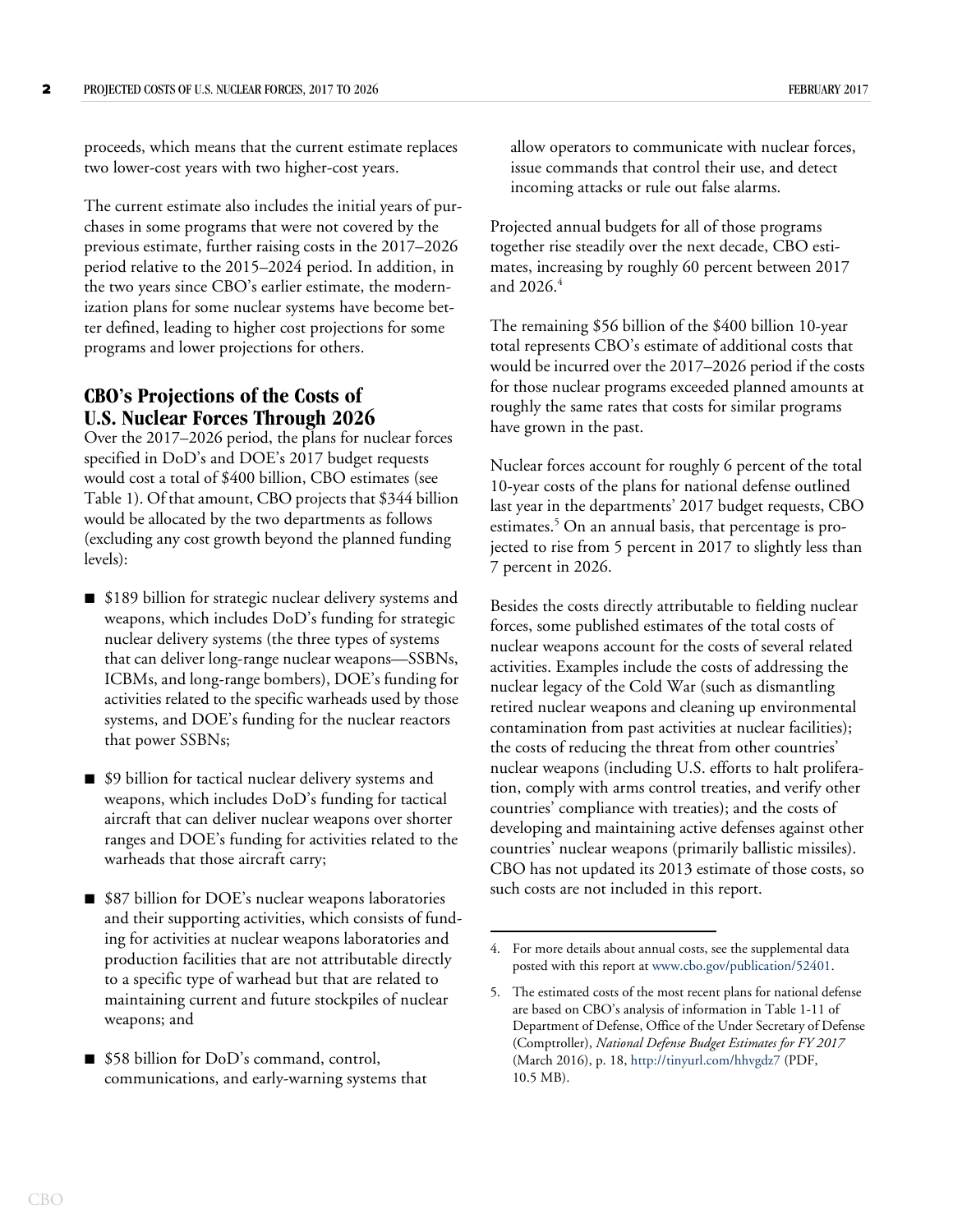#### <span id="page-2-0"></span>**Table 1.**

#### **Projected Costs of U.S. Nuclear Forces, by Department and Function**

| <b>Billions of Dollars</b>                                            |            |                    |              |            |                         |                |
|-----------------------------------------------------------------------|------------|--------------------|--------------|------------|-------------------------|----------------|
|                                                                       |            |                    |              | Total,     |                         |                |
|                                                                       | <b>DoD</b> | 2017<br><b>DOE</b> | <b>Total</b> | <b>DoD</b> | 2017-2026<br><b>DOE</b> | <b>Total</b>   |
| CBO's Projections of Budgeted Amounts for Nuclear Forces <sup>a</sup> |            |                    |              |            |                         |                |
| Nuclear delivery systems and weapons                                  |            |                    |              |            |                         |                |
| Strategic nuclear delivery systems and weapons                        |            |                    |              |            |                         |                |
| Ballistic missile submarines                                          | 6.0        | 1.1                | 7.1          | 80         | 10                      | 90             |
| Intercontinental ballistic missiles                                   | 1.9        | 0.1                | 2.0          | 39         | 3                       | 43             |
| <b>Bombers</b>                                                        | 2.4        | 0.6                | 3.0          | 34         | 9                       | 43             |
| Other nuclear activities <sup>b</sup>                                 | 1.2        |                    | 1.2          | 13         |                         | 13             |
|                                                                       |            | n.a.               |              |            | n.a.                    |                |
| Subtotal                                                              | 11.5       | 1.8                | 13.3         | 167        | 22                      | 189            |
| Tactical nuclear delivery systems and weapons                         | 0.4        | 0.4                | 0.8          | 6          | 3                       | 9              |
| Nuclear weapons laboratories and supporting activities                |            |                    |              |            |                         |                |
| Stockpile services                                                    | n.a.       | 1.5                | 1.5          | n.a.       | 18                      | 18             |
| Facilities and infrastructure                                         | n.a.       | 2.7                | 2.7          | n.a.       | 32                      | 32             |
| Other stewardship and support activities <sup>c</sup>                 | n.a.       | 3.3                | 3.3          | n.a.       | 37                      | $\frac{37}{2}$ |
| Subtotal                                                              | n.a.       | 7.5                | 7.5          | n.a.       | 87                      | 87             |
| Subtotal, Nuclear Delivery Systems and Weapons                        | 11.9       | 9.7                | 21.6         | 174        | 112                     | 286            |
| Command, control, communications, and early-warning systems           |            |                    |              |            |                         |                |
| Command and control                                                   | 1.3        | n.a.               | 1.3          | 14         | n.a.                    | 14             |
| Communications                                                        | 2.4        | n.a.               | 2.4          | 20         | n.a.                    | 20             |
| Early warning                                                         | 1.6        | n.a.               | 1.6          | 24         | n.a.                    | 24             |
| Subtotal, Command, Control, Communications,                           |            |                    |              |            |                         |                |
| and Early-Warning Systems                                             | 5.3        | n.a.               | 5.3          | 58         | n.a.                    | 58             |
| <b>Total Budgeted Amounts for Nuclear Forces</b>                      | 17.2       | 9.7                | 26.8         | 232        | 112                     | 344            |
| CBO's Estimates of Additional Costs Based on Historical Cost Growth   | n.a.       | n.a.               | n.a.         | 35         | 21                      | 56             |
| <b>Total Estimated Cost of Nuclear Forces</b>                         | 17.2       | 9.7                | 26.8         | 267        | 134                     | 400            |

Source: Congressional Budget Office, using data from the Department of Defense and the Department of Energy.

DoD = Department of Defense; DOE = Department of Energy; n.a. = not applicable.

a. These budgeted amounts do not reflect independent estimates by CBO of the costs of U.S. nuclear forces. Instead, this category is based on CBO's analysis of DoD's and DOE's budget proposals and accompanying documents, as well as on CBO's projections of those budget figures beyond the next five years under the assumption that programs proceed as described in budget documents. The category also includes several programs for which plans are still being formulated. In those cases, CBO based its estimate on historical costs of analogous programs.

b. This category includes nuclear-related research and operations support activities by DoD that CBO could not associate with a specific type of delivery system or weapon.

c. This category includes security forces, transportation of nuclear materials and weapons, and scientific research and high-performance computing to improve understanding of nuclear explosions. This category also includes \$400 million in 2017 and \$5 billion over the 2017–2026 period for federal salaries and expenses to support DOE's oversight of contractor-operated nuclear weapons laboratories and production facilities.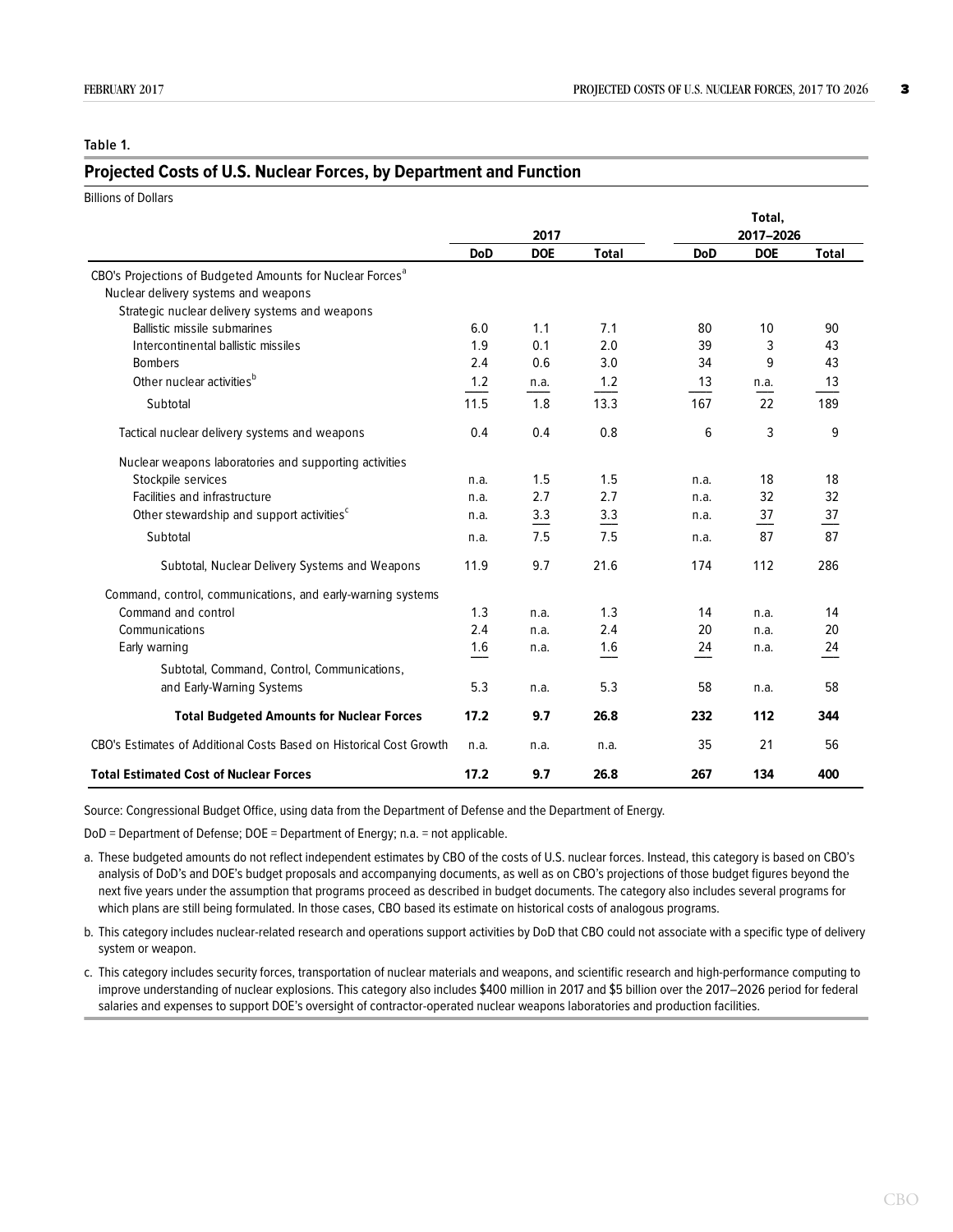# **Basis of CBO's Updated Estimates**

CBO's total estimate includes the costs to field, operate, maintain, and modernize U.S. nuclear forces. This update was prepared using the same approach as the original estimate and considers only those costs that CBO has identified as directly associated with the nuclear mission.<sup>6</sup> Unlike estimates by some other analysts, CBO's estimate does not include a prorated share of the services' and DoD's overhead and support costs that are not specific to the nuclear mission—although such costs could change if DoD made significant changes in the size of its nuclear forces.

For this update, CBO analyzed the 2017 budget requests of DoD and DOE and their associated justification documents, which include budgeted amounts planned for the next five years. To produce 10-year estimates, CBO identified the budget lines for programs related to nuclear forces and extended them beyond the five-year window by examining the departments' long-range plans for each program.

For replacement systems that are expected to begin development during the 2017–2026 period but that are not yet fully reflected in the departments' budgets (such as a new ICBM and a new cruise missile), CBO estimated costs by reviewing the actual costs for analogous systems that have already been built and the schedules that would be necessary to maintain inventories at the levels planned in the 2017 budget requests. Many of CBO's projections also drew on the agency's analyses for other reports.<sup>7</sup>

CBO used the levels of operation and maintenance activities and the number of military personnel planned for 2021 to project those costs for subsequent years. In keeping with DoD's historical experience, CBO projects that both of those types of spending will grow slightly faster than inflation.

CBO's estimates for individual programs reflect the assumption that DoD's and DOE's plans would be executed successfully and on budget. In other words, the estimates do not incorporate any cost growth beyond the funding levels planned by the two departments. However, because programs often cost more than originally planned, CBO also estimated cost growth beyond the projected budgeted amounts for the four cost categories as a whole (rather than program by program) on the basis of experience with DoD's and DOE's programs.<sup>8</sup>

## **Changes in Estimated Costs**

The estimate of \$400 billion in total costs for nuclear forces over the 2017–2026 period is \$52 billion, or 15 percent, more than CBO's January 2015 estimate of \$348 billion over the 2015–2024 period (see [Table 2](#page-4-0)). The percentage increases differ for DoD and DOE: DoD's costs are projected to total \$267 billion, about 18 percent more than the \$227 billion that CBO estimated in 2015, whereas DOE's costs are projected to total \$134 billion, about 11 percent more than the \$121 billion that CBO estimated in 2015.

About three-quarters of the difference between CBO's current and 2015 estimates occurs because the current projections cover a 10-year period that starts and ends two years later than the 2015 estimate. Thus, in the latest estimate, new programs are two years further along in the process of ramping up development, and some are entering the production phase. Consequently, higher estimates in this report do not necessarily signal an increase in programs' total lifetime costs.

The other one-quarter of the difference between CBO's current and previous projections involves the eight years in which the projections overlap. Differences in estimates for those years stem from a number of factors:

- $\blacksquare$  Some modernization plans, particularly for a new bomber, have become better defined since 2015;
- Some plans, particularly for ICBM modernization and the new cruise missile, have increased in scope or have been accelerated relative to 2015 plans; and

<sup>6.</sup> For more details about nuclear programs and CBO's approach to estimating costs, see Congressional Budget Office, *Projected Costs of U.S. Nuclear Forces, 2014 to 2023* (December 2013), [www.cbo.gov/publication/44968](http://www.cbo.gov/publication/44968).

<sup>7.</sup> Some cost projections, particularly for research and development and procurement, drew on analyses undertaken for Congressional Budget Office, *Long-Term Implications of the 2016 Future Years Defense Program* (January 2016), [www.cbo.gov/publication/](http://www.cbo.gov/publication/51050) [51050.](http://www.cbo.gov/publication/51050)

<sup>8.</sup> For more details about CBO's approach to estimating cost growth, see Congressional Budget Office, *Projected Costs of U.S. Nuclear Forces, 2014 to 2023* (December 2013), pp. 18–20[,](http://www.cbo.gov/publication/44968) [www.cbo.gov/publication/44968](http://www.cbo.gov/publication/44968).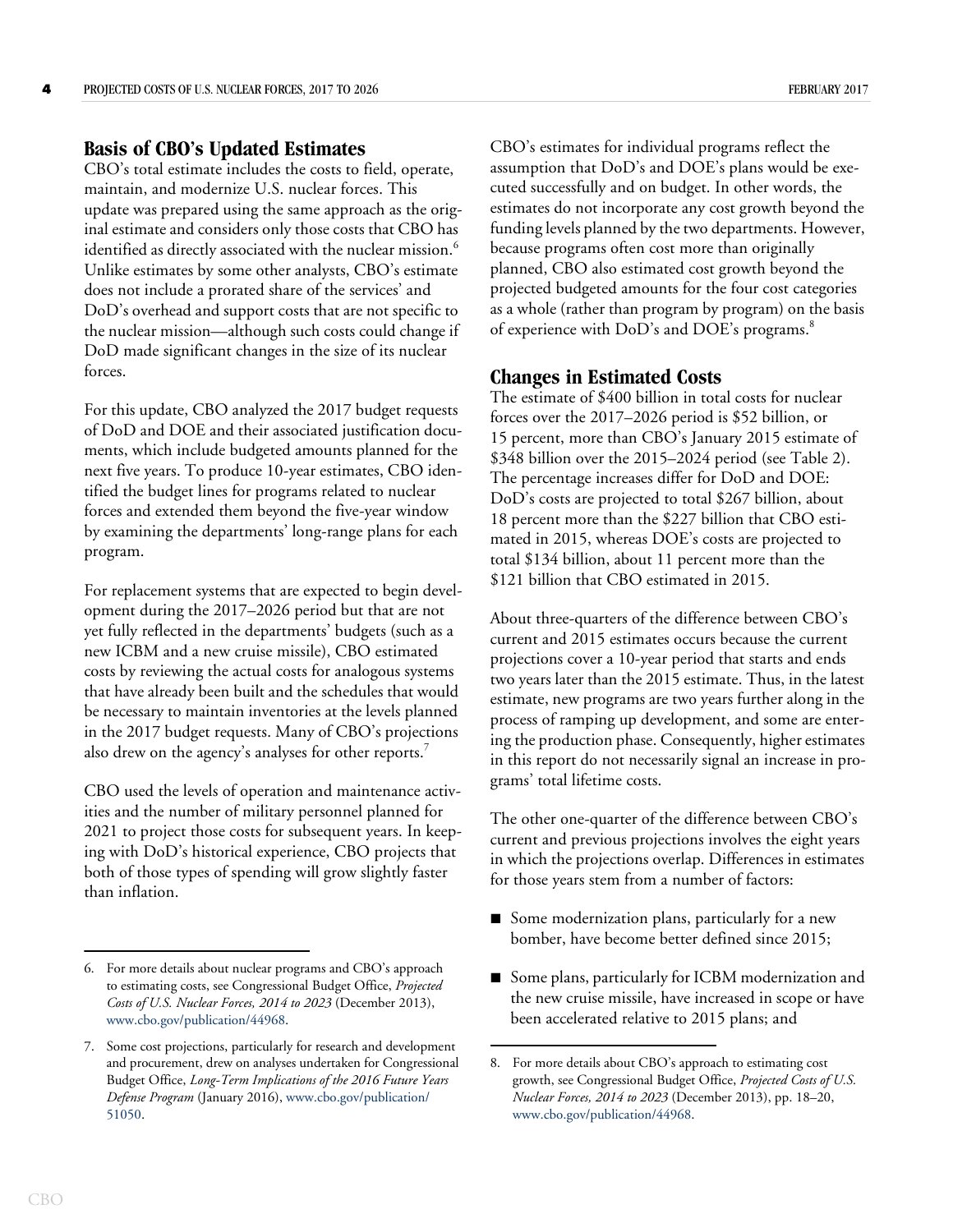#### <span id="page-4-0"></span>**Table 2.**

### **Differences Between CBO's 2017–2026 and 2015–2024 Estimates of the 10-Year Costs of U.S. Nuclear Forces**

Billions of Dollars

|                                                                                                               |                                                            | <b>10-Year Costs</b>                                   |       |  |  |
|---------------------------------------------------------------------------------------------------------------|------------------------------------------------------------|--------------------------------------------------------|-------|--|--|
|                                                                                                               | <b>DoD</b>                                                 | <b>DOE</b>                                             | Total |  |  |
|                                                                                                               | <b>Total Estimated Costs in CBO's Earlier Estimate</b>     |                                                        |       |  |  |
| Total Estimated Costs, 2015-2024                                                                              | 227                                                        | 121                                                    | 348   |  |  |
|                                                                                                               | Difference in 10-Year Total                                |                                                        |       |  |  |
|                                                                                                               | (2017–2026 estimate minus 2015–2024 estimate) <sup>a</sup> |                                                        |       |  |  |
| CBO's Projections of Budgeted Amounts for Nuclear Forces <sup>p</sup><br>Nuclear delivery systems and weapons |                                                            |                                                        |       |  |  |
| Ballistic missile submarines                                                                                  | 5                                                          |                                                        | 8     |  |  |
| Intercontinental ballistic missiles                                                                           | 16                                                         |                                                        | 16    |  |  |
| <b>Bombers</b>                                                                                                | 2                                                          |                                                        | 3     |  |  |
| Nuclear weapons laboratories and supporting activities                                                        | n.a.                                                       | 8                                                      | 8     |  |  |
| Other categories with smaller differences                                                                     | 4                                                          | -1                                                     |       |  |  |
| Command, control, communications, and early-warning systems                                                   |                                                            | n.a.                                                   |       |  |  |
| CBO's Estimates of Additional Costs Based on Historical Cost Growth                                           |                                                            |                                                        |       |  |  |
| <b>Total Difference</b>                                                                                       | 40                                                         | 12                                                     | 52    |  |  |
|                                                                                                               |                                                            | <b>Total Estimated Costs in CBO's Current Estimate</b> |       |  |  |
| Total Estimated Costs, 2017-2026                                                                              | 267                                                        | 134                                                    | 400   |  |  |

Source: Congressional Budget Office, using data from the Department of Defense and the Department of Energy.

DoD = Department of Defense; DOE = Department of Energy; n.a. = not applicable; \* = between zero and \$500 million.

a. A positive amount indicates that the current estimate is greater than the estimate published in Congressional Budget Office, Projected Costs of U.S. Nuclear Forces, 2015 to 2024 (January 2015), [www.cbo.gov/publication/49870.](https://www.cbo.gov/publication/49870)

b. These budgeted amounts do not reflect independent estimates by CBO of the costs of U.S. nuclear forces. Instead, this category is based on CBO's analysis of DoD's and DOE's budget proposals and accompanying documents, as well as on CBO's projections of those budget figures beyond the next five years under the assumption that programs proceed as described in budget documentation. The category also includes several programs for which plans are still being formulated. In those cases, CBO based its estimate on historical costs of analogous programs.

Some new modernization programs, particularly for support functions, that were not included in previous budgets have begun to appear in departments' budgets.

The largest contributions to the \$52 billion increase are costs for nuclear delivery systems and weapons (including weapons laboratories) as well as costs for command, control, communications, and early-warning systems. CBO's projection of potential cost growth over 10 years is also higher than it was in 2015.

#### **Nuclear Delivery Systems and Weapons**

By CBO's estimate, the amounts budgeted for nuclear delivery systems and weapons under DoD's and DOE's plans would total \$286 billion over 10 years, \$39 billion more than the \$247 billion that CBO estimated in 2015. The main reason for that rise is that modernization plans are further along in development. In addition, plans have become clearer or have changed since the 2015 budget for all three segments of the strategic nuclear triad: SSBNs, ICBMs, and bombers.

**Ballistic Missile Submarines.** Budgeted amounts for SSBNs would total \$90 billion over 10 years, CBO projects, about one-quarter of the total cost of nuclear forces and about \$8 billion more than the 2015 estimate (see [Table 2\)](#page-4-0). Most of that total would be for DoD's SSBN programs, which are projected to cost \$80 billion over the next decade, about \$5 billion more than CBO's 2015 estimate.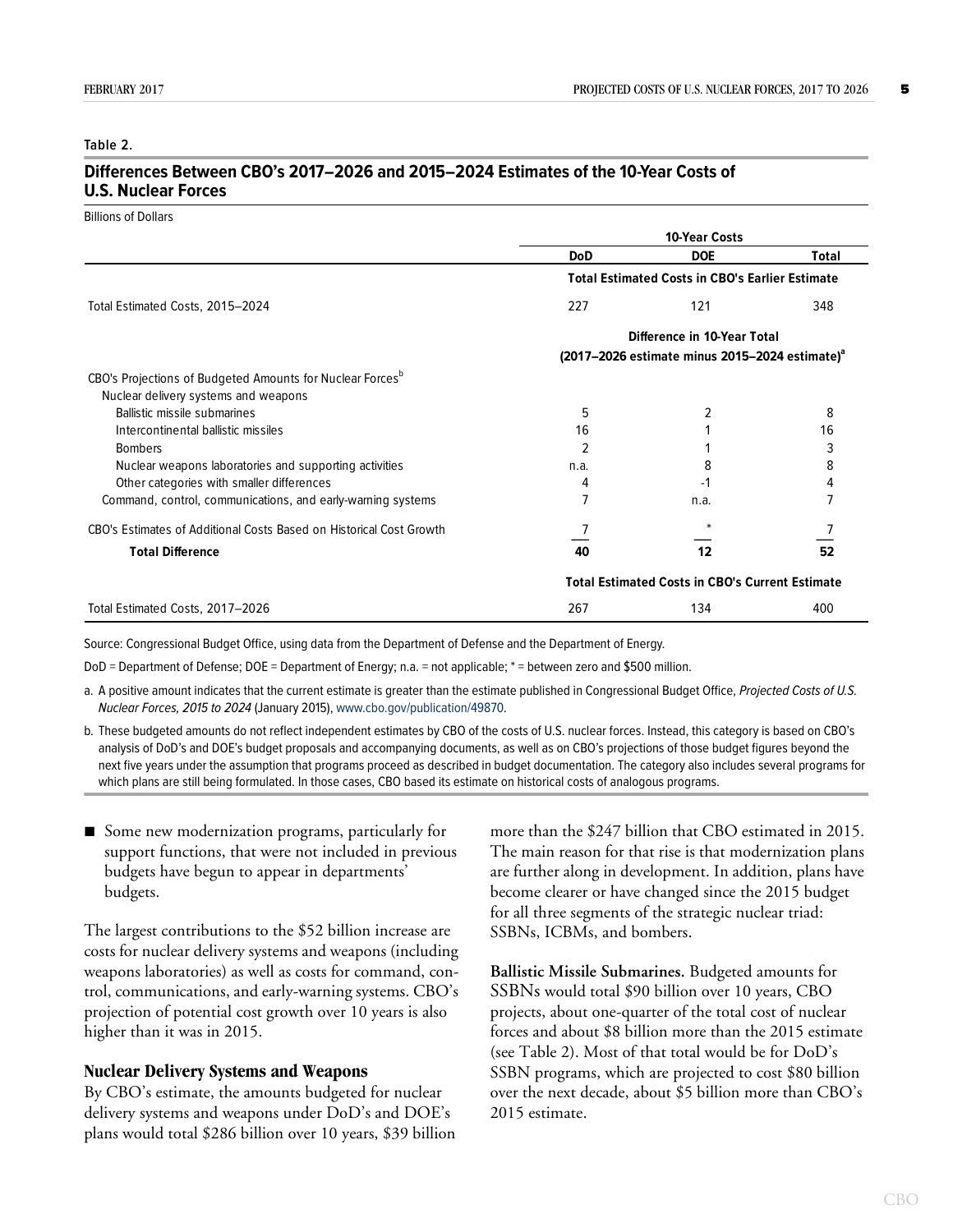Most of the increase in DoD's SSBN costs results from the fact that the current estimate extends through 2026 rather than 2024, as the previous estimate did. Under the plans in DoD's 2017 budget request, the program for developing a new SSBN will be through the design phase and well into production by 2026. In that year, the third new submarine is expected to be authorized, and the first two submarines would be under construction. However, some of the increase in CBO's estimate for SSBNs results from greater clarity about how DoD plans to distribute the costs of procuring each submarine over multiple years, which differs from the distribution that CBO used for its 2015 estimate.

DOE's share of the amounts budgeted for SSBNs would total \$10 billion over 10 years, CBO projects, \$2 billion more than the 2015 estimate. That increase stems primarily from larger budgets for the program to extend the life of W88 warheads, which has widened in scope to include replacement of the warheads' conventional high explosives. In addition, DOE's cost estimates for the program to develop interoperable warheads (IW-1 and IW-2) are higher in the department's 2017 budget than in its 2015 budget. $9$ 

**Intercontinental Ballistic Missiles.** The amounts budgeted for ICBMs would total \$43 billion over 10 years, CBO projects, about \$16 billion more than the 2015 estimate. Nearly all of the projected increase comes in DoD's share of those costs.

In early 2015, DoD announced that it would modernize ICBMs and related systems through a program called Ground-Based Strategic Deterrent (GBSD). The program involves designing and producing a new ICBM to replace the current Minuteman III missile, as well as refurbishing existing ICBM silos, infrastructure, and command-and-control systems. Fielding of the new missile is expected to begin in the mid-2020s, and CBO's estimate of the cost includes development and initial production. In its previous estimate for ICBMs, CBO assumed that existing missiles would be refurbished rather than replaced. The GBSD program is much larger

in scope—and thus is expected to cost more—than the plans that CBO assumed for its 2015 estimate.

Furthermore, in August 2016, the GBSD program was approved for the first major step in the development process, known as Milestone A. Part of that approval was the adoption, for planning purposes, of a new cost estimate by DoD that was considerably higher than the GBSD estimate in DoD's 2017 budget documents. CBO's analysis of that new estimate forms the basis for its current projection of budgeted amounts for the GBSD program. In addition to that program, some of the increase in DoD's ICBM costs comes from a new effort to replace the helicopters used by security forces at ICBM bases.

DOE's ICBM costs are projected to be slightly higher over the next 10 years than CBO estimated in 2015. The main reason is that DOE's cost estimates for the IW-1 and IW-2 interoperable warheads are higher in the 2017 budget than in the 2015 budget.

**Bombers.** Under the plans in the departments' 2017 budget requests, the amounts budgeted for bombers would total \$43 billion over 10 years, CBO projects, about \$3 billion more than CBO's 2015 estimate. Of that total, \$34 billion would go to DoD (\$2 billion more than CBO estimated in 2015), and \$9 billion would go to DOE (\$1 billion more than CBO estimated in 2015).<sup>10</sup> In addition to the effects of an estimation period that is two years later, the difference between CBO's projections reflects an increase in the amount budgeted for the new cruise missile, called the Long-Range Standoff weapon, and its warhead. That increase results from a two-year acceleration in the schedule for those systems relative to the schedule on which CBO based its 2015 estimate.<sup>11</sup>

The program to develop a new bomber, called the B-21, also underwent some changes in the past two years. In October 2015, DoD awarded the contract to develop and

<sup>9.</sup> Each type of interoperable warhead is intended to follow a single design that will allow the warhead to be used on both groundbased and submarine-based ballistic missiles. In CBO's analysis, the costs of interoperable warheads are split evenly between the categories of SSBNs and ICBMs.

<sup>10.</sup> Bombers are used both for nuclear and for conventional missions. In its cost estimates, CBO attributes 25 percent of the costs of the B-52 bomber and the new B-21 bomber to the nuclear mission and 75 percent to the conventional mission. For the B-2 bomber and all nuclear weapons carried by bombers, in contrast, CBO attributes all costs to the nuclear mission.

<sup>11.</sup> The schedule for the Long-Range Standoff weapon and its warhead in the Obama Administration's 2015 budget included a three-year delay relative to earlier plans. The two-year acceleration relative to that schedule represents an attempt by DoD and DOE to partially reverse that delay.